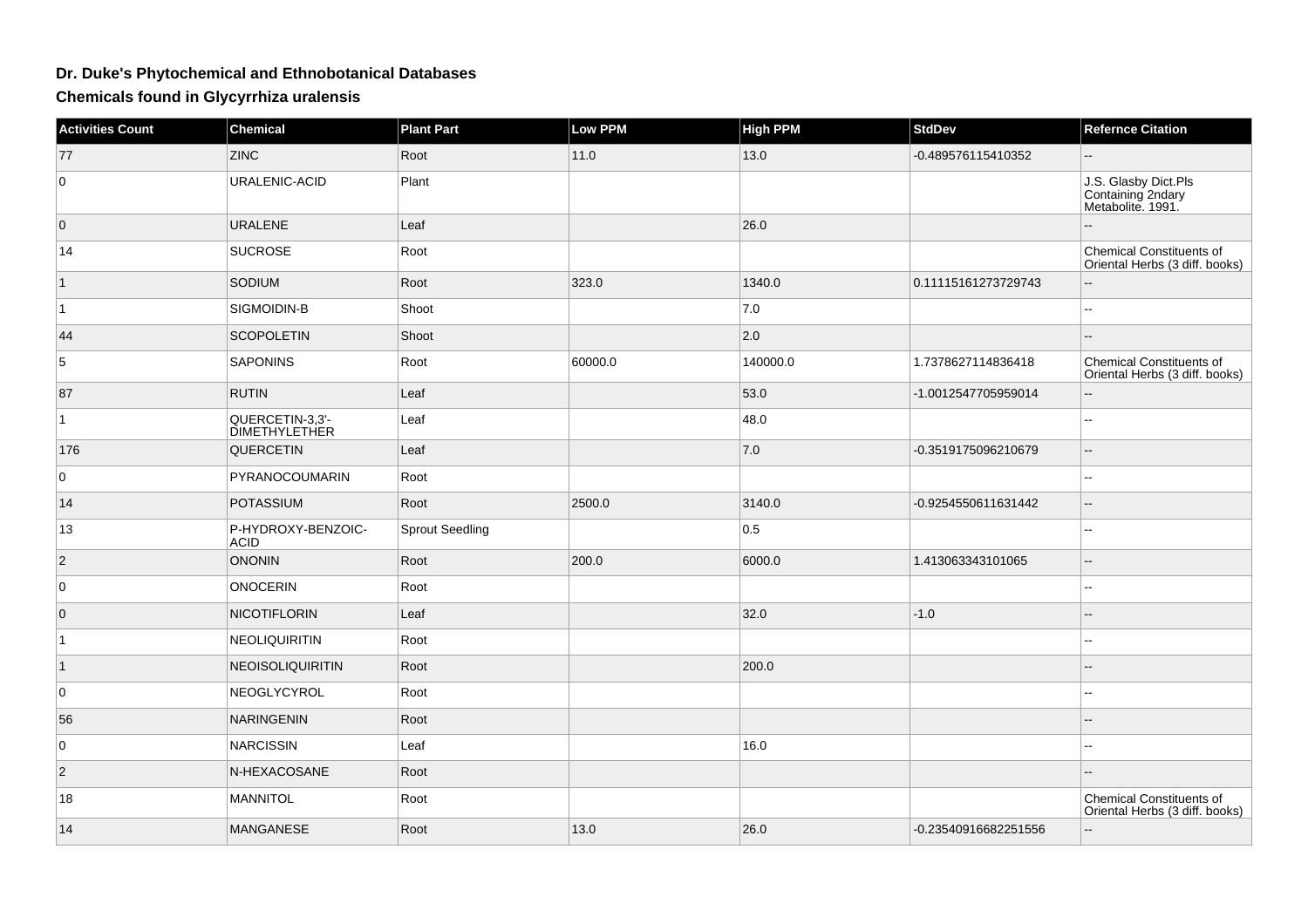| <b>Activities Count</b> | <b>Chemical</b>                               | <b>Plant Part</b>      | Low PPM | <b>High PPM</b> | <b>StdDev</b>      | <b>Refernce Citation</b>                                   |
|-------------------------|-----------------------------------------------|------------------------|---------|-----------------|--------------------|------------------------------------------------------------|
| 65                      | <b>MAGNESIUM</b>                              | Root                   | 3690.0  | 5070.0          | 1.3347601821303892 | 44                                                         |
| $\overline{0}$          | <b>LUPIWIGHTEONE</b>                          | Shoot                  |         | 6.0             |                    |                                                            |
| 0                       | LIQUIRITIN-APIOSIDE                           | Root                   | 120.0   | 9000.0          |                    |                                                            |
| $\overline{3}$          | <b>LIQUIRITIN</b>                             | Root                   | 120.0   | 300000.0        | $1.0$              |                                                            |
| $\overline{3}$          | <b>LIQUIRITIN</b>                             | Rhizome                | 7900.0  | 36490.0         | $1.0\,$            |                                                            |
| $\overline{0}$          | LIQUIRITIGENIN-4'-<br>APIOSYL-(1,2)-GLUCOSIDE | Root                   |         |                 |                    |                                                            |
| 0                       | LIQUIRITIGENIN-4',7-<br>DIGLUCOSIDE           | Root                   |         | 20.0            |                    |                                                            |
| 12                      | <b>LIQUIRITIGENIN</b>                         | Root                   |         | 70000.0         | 1.0                |                                                            |
| 12                      | <b>LIQUIRITIGENIN</b>                         | <b>Sprout Seedling</b> |         |                 |                    |                                                            |
| 12                      | <b>LIQUIRITIGENIN</b>                         | Rhizome                | 30.0    | 1210.0          |                    |                                                            |
| $\overline{0}$          | <b>LICRASIDE</b>                              | Root                   |         | 600.0           |                    |                                                            |
| $\overline{0}$          | LICORISOFLAVAN-A                              | Root                   |         | 16.0            |                    |                                                            |
| 0                       | <b>LICORINONE</b>                             | Root                   |         |                 |                    | Chemical Constituents of<br>Oriental Herbs (3 diff. books) |
| $\overline{0}$          | <b>LICORIDIN</b>                              | Root                   |         |                 |                    |                                                            |
| 0                       | <b>LICORICONE</b>                             | Root Bark              |         |                 |                    |                                                            |
| $\overline{0}$          | <b>LICORICONE</b>                             | Root                   |         |                 |                    |                                                            |
| $\vert$ 1               | <b>LICORICIDIN</b>                            | Root                   |         | 11.0            |                    |                                                            |
| $\overline{0}$          | LICORICE-SAPONIN-L-3                          | Root                   |         | 300.0           |                    |                                                            |
| 0                       | LICORICE-SAPONIN-K-2                          | Root                   |         | 0.4             |                    |                                                            |
| $\overline{0}$          | LICORICE-SAPONIN-J-2                          | Root                   |         | 0.4             |                    |                                                            |
| 0                       | LICORICE-SAPONIN-H-2                          | Root                   | 1.4     | 2100.0          |                    |                                                            |
| $\overline{0}$          | LICORICE-SAPONIN-G-2                          | Root                   | 0.6     | 1000.0          |                    |                                                            |
| 0                       | LICORICE-SAPONIN-F-3                          | Root                   |         | 0.4             |                    |                                                            |
| $\overline{0}$          | LICORICE-SAPONIN-E-2                          | Root                   | 2.4     | 700.0           |                    |                                                            |
| 0                       | LICORICE-SAPONIN-E-2                          | Rhizome                |         | 120.0           |                    |                                                            |
| $\overline{0}$          | LICORICE-SAPONIN-D-3                          | Rhizome                |         | 70.0            |                    |                                                            |
| 0                       | LICORICE-SAPONIN-D-3                          | Root                   |         | 1.0             |                    |                                                            |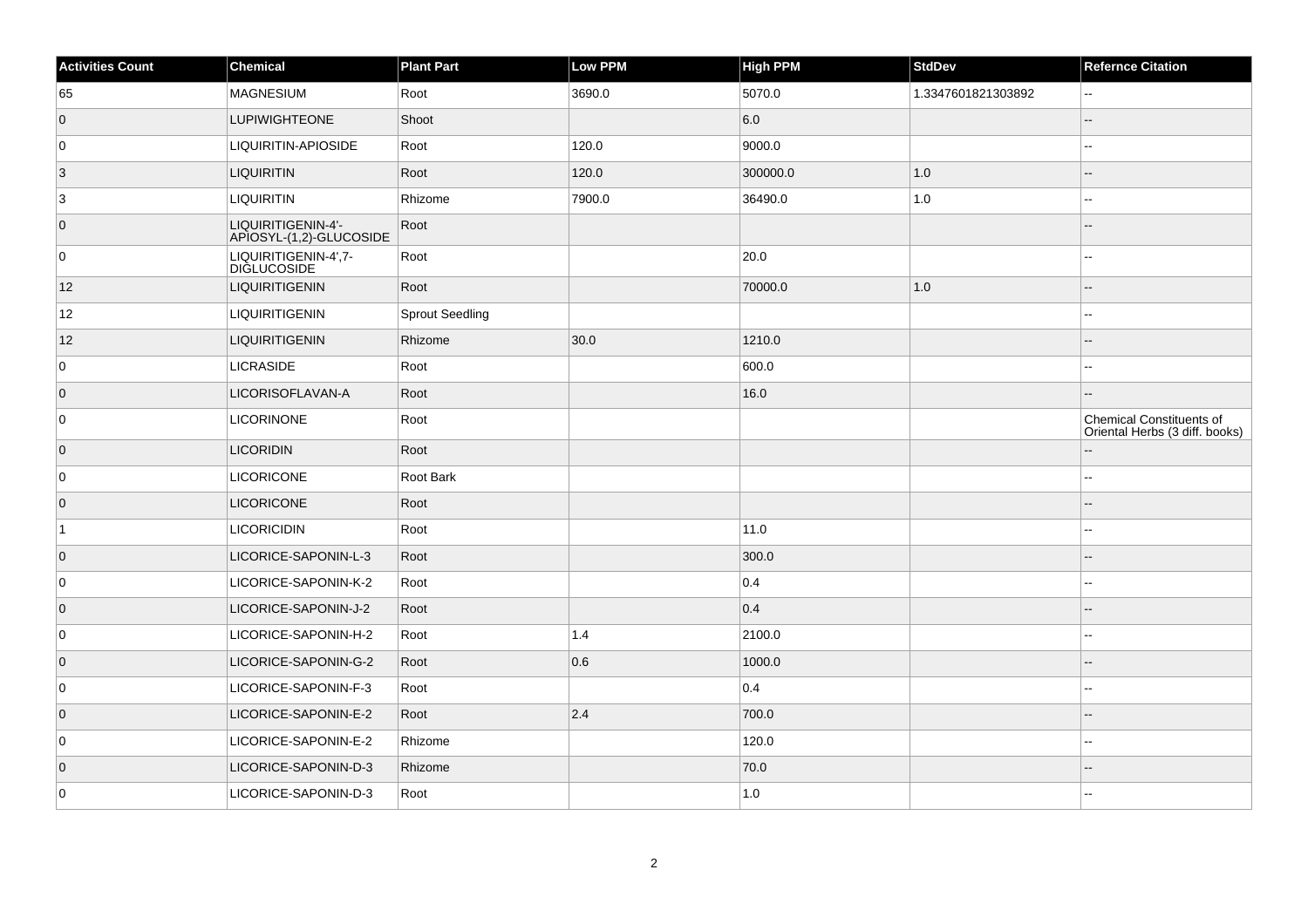| <b>Activities Count</b> | $ $ Chemical         | <b>Plant Part</b> | Low PPM | High PPM      | <b>StdDev</b> | <b>Refernce Citation</b>                                          |
|-------------------------|----------------------|-------------------|---------|---------------|---------------|-------------------------------------------------------------------|
| $\overline{0}$          | LICORICE-SAPONIN-C-2 | Root              |         | 1.0           |               | --                                                                |
| 0                       | LICORICE-SAPONIN-C-2 | Rhizome           |         | 50.0          |               |                                                                   |
| $\overline{0}$          | LICORICE-SAPONIN-B-2 | Root              |         | 0.8           |               |                                                                   |
| 0                       | LICORICE-SAPONIN-B-2 | Rhizome           |         | 40.0          |               |                                                                   |
| $\overline{0}$          | LICORICE-SAPONIN-A-3 | Root              | 5.8     | 1000.0        |               |                                                                   |
| 0                       | LICORICE-SAPONIN-A-3 | Rhizome           |         | 290.0         |               |                                                                   |
| 7                       | LICOPYRANOCOUMARIN   | Root              |         | 500.0         |               |                                                                   |
| 0                       | <b>LICONEOLIGNAN</b> | Root              |         | 15.0          |               |                                                                   |
| $\vert$ 4               | LICOISOFLAVONE-A     | Root              |         |               |               |                                                                   |
| 0                       | LICOFLAVONOL         | Root              |         |               |               |                                                                   |
| $\overline{0}$          | LICOFLAVONE-A        | Root              |         |               |               |                                                                   |
| 0                       | <b>LICOFLAVONE</b>   | Root              |         |               |               | <b>Chemical Constituents of</b><br>Oriental Herbs (3 diff. books) |
| 4                       | <b>LICOCOUMARONE</b> | Root              |         | 900.0         |               |                                                                   |
| $\overline{4}$          | LICOCOUMARONE        | Rhizome           | 19.0    | 400.0         |               |                                                                   |
| $\overline{2}$          | LICOCHALCONE-B       | Root              |         |               |               |                                                                   |
| 28                      | LICOCHALCONE-A       | Root              |         |               |               |                                                                   |
| 28                      | LICOCHALCONE-A       | Rhizome           |         |               |               |                                                                   |
| $\overline{2}$          | LICOBENZOFURAN       | Root              |         |               |               | --                                                                |
| $\overline{0}$          | KUMATAKENIN          | Root              |         |               |               |                                                                   |
| 0                       | KANZONOL-P           | Root              |         | 0.8           |               |                                                                   |
| $\overline{0}$          | KANZONOL-O           | Root              |         | 0.4           |               |                                                                   |
| 0                       | KANZONOL-N           | Root              |         | 0.4           |               |                                                                   |
| $\overline{0}$          | KANZONOL-M           | Root              |         | 0.6           |               |                                                                   |
| 0                       | KANZONOL-L           | Rhizome           |         | 0.1           |               |                                                                   |
| $\overline{0}$          | KANZONOL-K           | Rhizome           |         | 0.04          |               |                                                                   |
| 0                       | KANZONOL-J           | Root              |         | $ 2.0\rangle$ |               | --                                                                |
| $\overline{0}$          | KANZONOL-I           | Root              |         | 4.0           |               |                                                                   |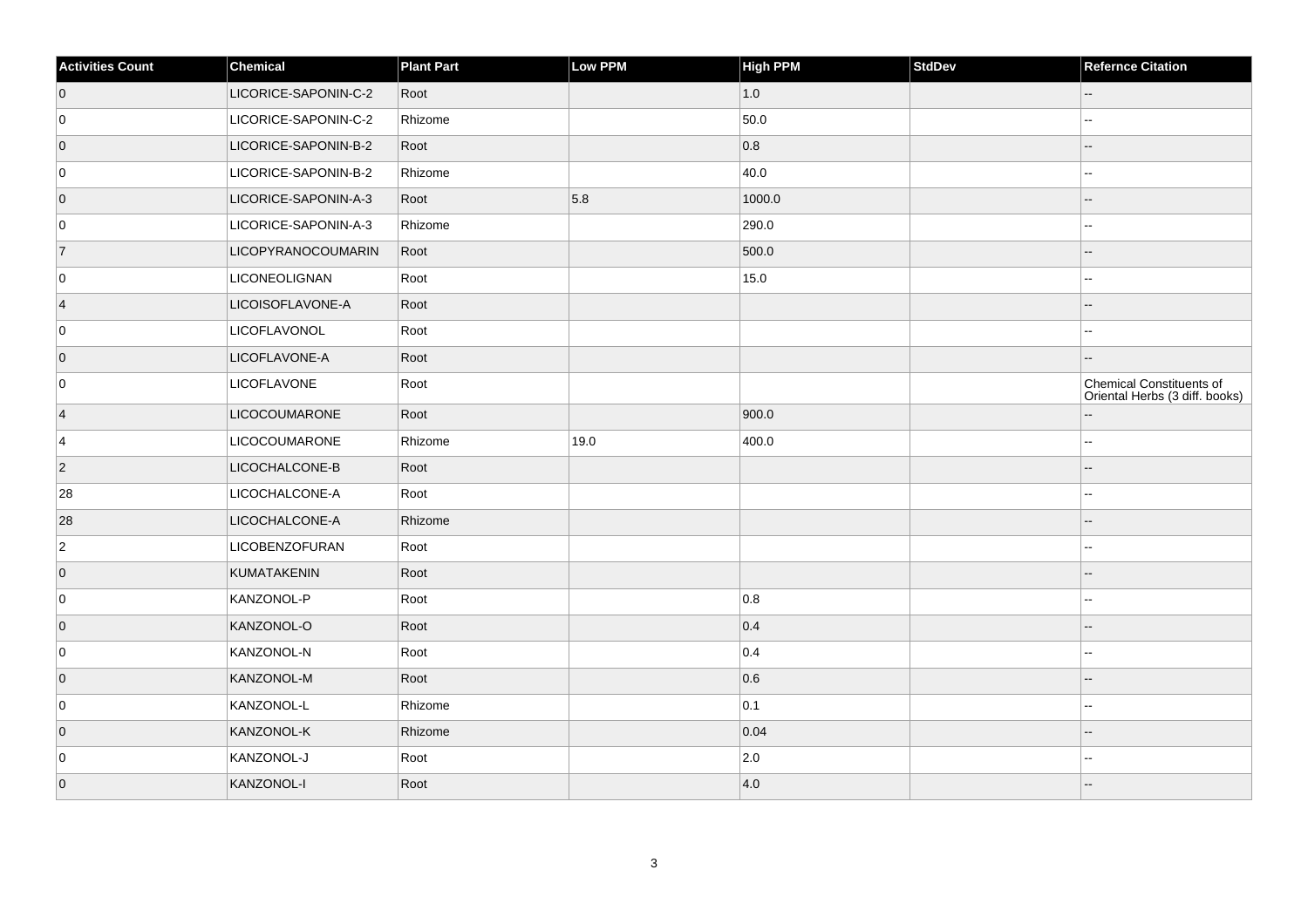| <b>Activities Count</b> | Chemical                                  | <b>Plant Part</b>      | Low PPM | <b>High PPM</b> | StdDev               | <b>Refernce Citation</b> |
|-------------------------|-------------------------------------------|------------------------|---------|-----------------|----------------------|--------------------------|
| 0                       | KANZONOL-H                                | Root                   |         | 1.0             |                      |                          |
| $\overline{0}$          | KANZONOL-G                                | Root                   |         | 4.0             |                      |                          |
| 0                       | KANZONOL-F                                | Root                   |         | $ 2.0\rangle$   |                      |                          |
| 22                      | <b>ISOQUERCITRIN</b>                      | Leaf                   |         | 21.0            | -0.4483403259065055  | --                       |
| 0                       | ISOLIQUIRITIN-APIOSIDE                    | Root                   | 20.0    | 1650.0          |                      | --                       |
| 6                       | <b>ISOLIQUIRITIN</b>                      | Root                   | 120.0   | 4000.0          | 1.0                  |                          |
| 6                       | <b>ISOLIQUIRITIN</b>                      | Rhizome                | 800.0   | 23280.0         | 1.0                  | ۵.                       |
| 28                      | ISOLIQUIRITIGENIN                         | <b>Sprout Seedling</b> |         |                 |                      | $-$                      |
| 28                      | <b>ISOLIQUIRITIGENIN</b>                  | Rhizome                | 60.0    | 20000.0         | 1.0                  |                          |
| 28                      | <b>ISOLIQUIRITIGENIN</b>                  | Root                   | 100.0   | 1050.0          | $-1.0$               | $-$                      |
| $\vert$ 2               | <b>ISOLICOFLAVONOL</b>                    | Rhizome                |         | 10.0            |                      | ۵۵                       |
| $\overline{0}$          | ISOGLYCYROL                               | <b>Root Bark</b>       |         |                 |                      |                          |
| 0                       | <b>ISOGLYCYROL</b>                        | Rhizome                |         | 270.0           | $1.0\,$              | Ξ.                       |
| $\overline{0}$          | <b>ISOGLYCYROL</b>                        | Root                   |         | 200.0           |                      | $-$                      |
| 0                       | <b>ISOGLYCYCOUMARIN</b>                   | Rhizome                |         | 180.0           |                      |                          |
| $\vert$ 2               | <b>ISOBAVACHALCONE</b>                    | <b>Sprout Seedling</b> |         | 0.8             |                      |                          |
| 6                       | <b>IRON</b>                               | Root                   | 180.0   | 280.0           | -0.03487186873025288 | $\overline{\phantom{a}}$ |
| $\overline{0}$          | <b>GLYURANOLIDE</b>                       | Rhizome                |         |                 |                      |                          |
| 57                      | <b>GLYCYRRHIZIN</b>                       | Rhizome                | 2000.0  | 81670.0         | 1.3590702651662159   | Ξ.                       |
| 57                      | <b>GLYCYRRHIZIN</b>                       | Root                   | 11200.0 | 84000.0         | -0.541917250519363   | $\overline{\phantom{a}}$ |
| 57                      | <b>GLYCYRRHIZIN</b>                       | Leaf                   |         |                 |                      | ۵.                       |
| 57                      | <b>GLYCYRRHIZIN</b>                       | Stem                   |         |                 |                      |                          |
| 57                      | GLYCYRRHIZIN                              | Plant                  |         |                 |                      |                          |
| $\overline{0}$          | GLYCYRRHIZA-<br><b>URALENSIS-GLUCAN-6</b> | Root                   |         |                 |                      |                          |
| 0                       | GLYCYRRHIZA-PECTIN                        | Root                   |         |                 |                      |                          |
| $\overline{0}$          | GLYCYRRHIZA-PECTIC-<br>POLYSACCHARIDE     | Root                   |         |                 |                      |                          |
| 32                      | GLYCYRRHETINIC-ACID                       | Root                   |         |                 |                      |                          |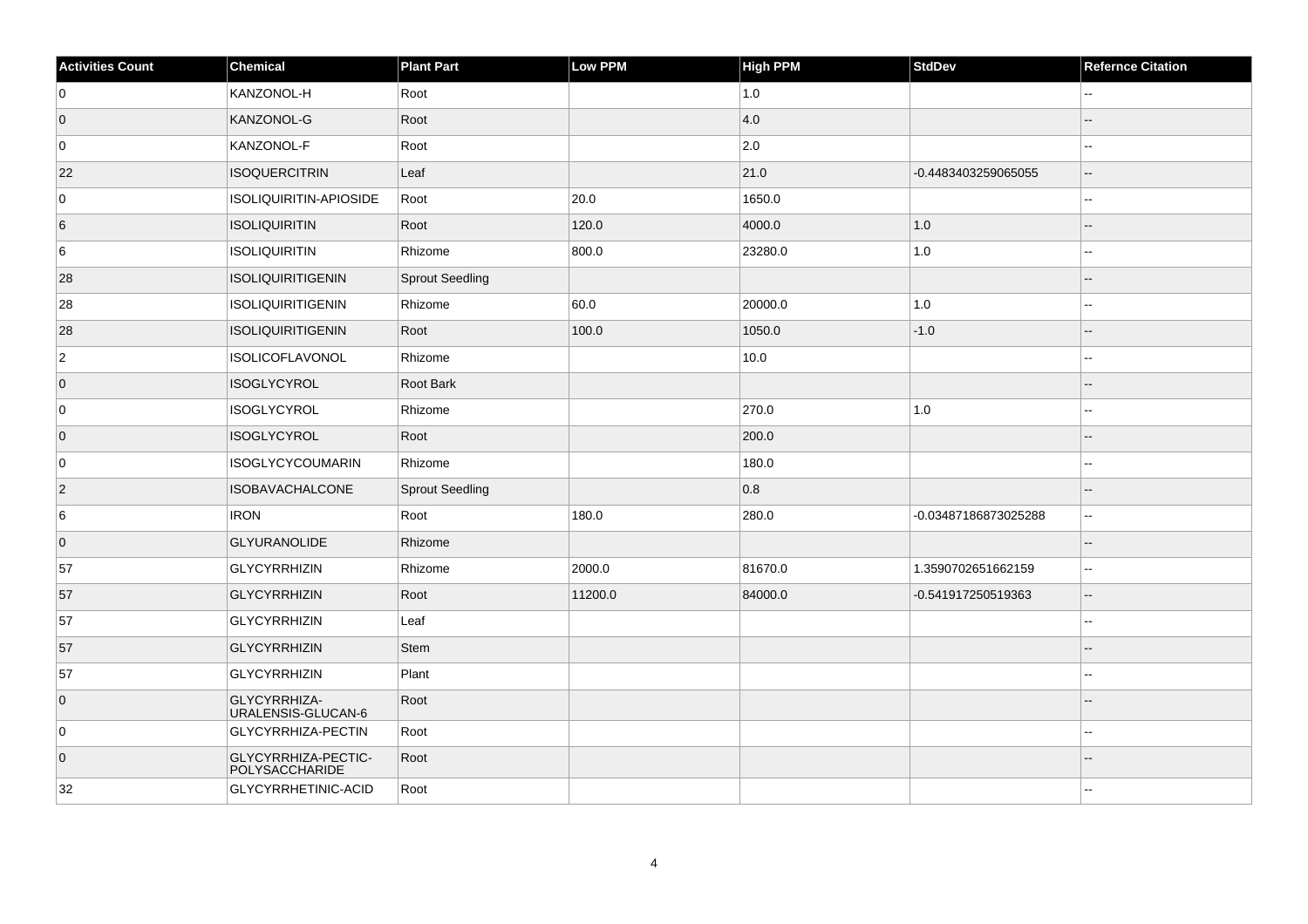| <b>Activities Count</b> | Chemical                           | <b>Plant Part</b> | Low PPM | <b>High PPM</b> | <b>StdDev</b> | <b>Refernce Citation</b>                                          |
|-------------------------|------------------------------------|-------------------|---------|-----------------|---------------|-------------------------------------------------------------------|
| $\overline{0}$          | GLYCYRRHETIC-ACID-<br>METHYL-ESTER | Root              |         |                 |               |                                                                   |
| 29                      | GLYCYRRHETIC-ACID                  | Root              |         |                 |               | <b>Chemical Constituents of</b><br>Oriental Herbs (3 diff. books) |
| $\overline{0}$          | <b>GLYCYROL</b>                    | Root              |         | 800.0           | 1.0           |                                                                   |
| 0                       | GLYCYROL                           | Root Bark         |         |                 |               |                                                                   |
| $\overline{0}$          | <b>GLYCYROL</b>                    | Rhizome           |         | 440.0           |               |                                                                   |
| 0                       | <b>GLYCYRIN</b>                    | Root              |         | 400.0           |               |                                                                   |
| 5                       | <b>GLYCYCOUMARIN</b>               | Rhizome           | 10.0    | 1380.0          |               |                                                                   |
| $\overline{5}$          | <b>GLYCYCOUMARIN</b>               | Root              | 1600.0  | 1750.0          | 1.0           |                                                                   |
| $\overline{0}$          | <b>GLYASPERIN-D</b>                | Root              |         | 0.4             |               |                                                                   |
| 4                       | GLUCURONIC-ACID                    | Root              |         |                 |               | Chemical Constituents of<br>Oriental Herbs (3 diff. books)        |
| $\overline{7}$          | <b>GLUCOSE</b>                     | Root              |         |                 |               | <b>Chemical Constituents of</b><br>Oriental Herbs (3 diff. books) |
| 0                       | <b>GLABROLIDE</b>                  | Root              |         |                 |               |                                                                   |
| $\overline{0}$          | <b>GLABRIC-ACID</b>                | Root              |         |                 |               | <b>Chemical Constituents of</b><br>Oriental Herbs (3 diff. books) |
| 0                       | <b>GANCAONIN-V</b>                 | Shoot             |         |                 |               |                                                                   |
| $\overline{0}$          | GANCAONIN-U                        | Shoot             |         | 12.0            |               |                                                                   |
| 0                       | <b>GANCAONIN-T</b>                 | Shoot             |         | 1.0             |               |                                                                   |
| $\overline{0}$          | <b>GANCAONIN-S</b>                 | Shoot             |         | 3.0             |               |                                                                   |
| 0                       | <b>GANCAONIN-R</b>                 | Shoot             |         | 14.0            |               |                                                                   |
| $\overline{0}$          | GANCAONIN-Q                        | Shoot             |         | 1.5             |               |                                                                   |
| 0                       | GANCAONIN-P3'-METHYL-<br>ETHER     | Root              |         | 1.0             |               |                                                                   |
| $\overline{0}$          | <b>GANCAONIN-P</b>                 | Shoot             |         | 6.0             |               |                                                                   |
| 0                       | GANCAONIN-O                        | Shoot             |         | 5.0             |               | --                                                                |
| $\overline{0}$          | <b>GANCAONIN-N</b>                 | Shoot             |         | 1.0             |               |                                                                   |
| 0                       | <b>GANCAONIN-M</b>                 | Shoot             |         | 6.0             |               |                                                                   |
| $\overline{0}$          | <b>GANCAONIN-L</b>                 | Shoot             |         | 7.0             |               |                                                                   |
| 0                       | GANCAONIN-E                        | Shoot             |         | 8.0             |               |                                                                   |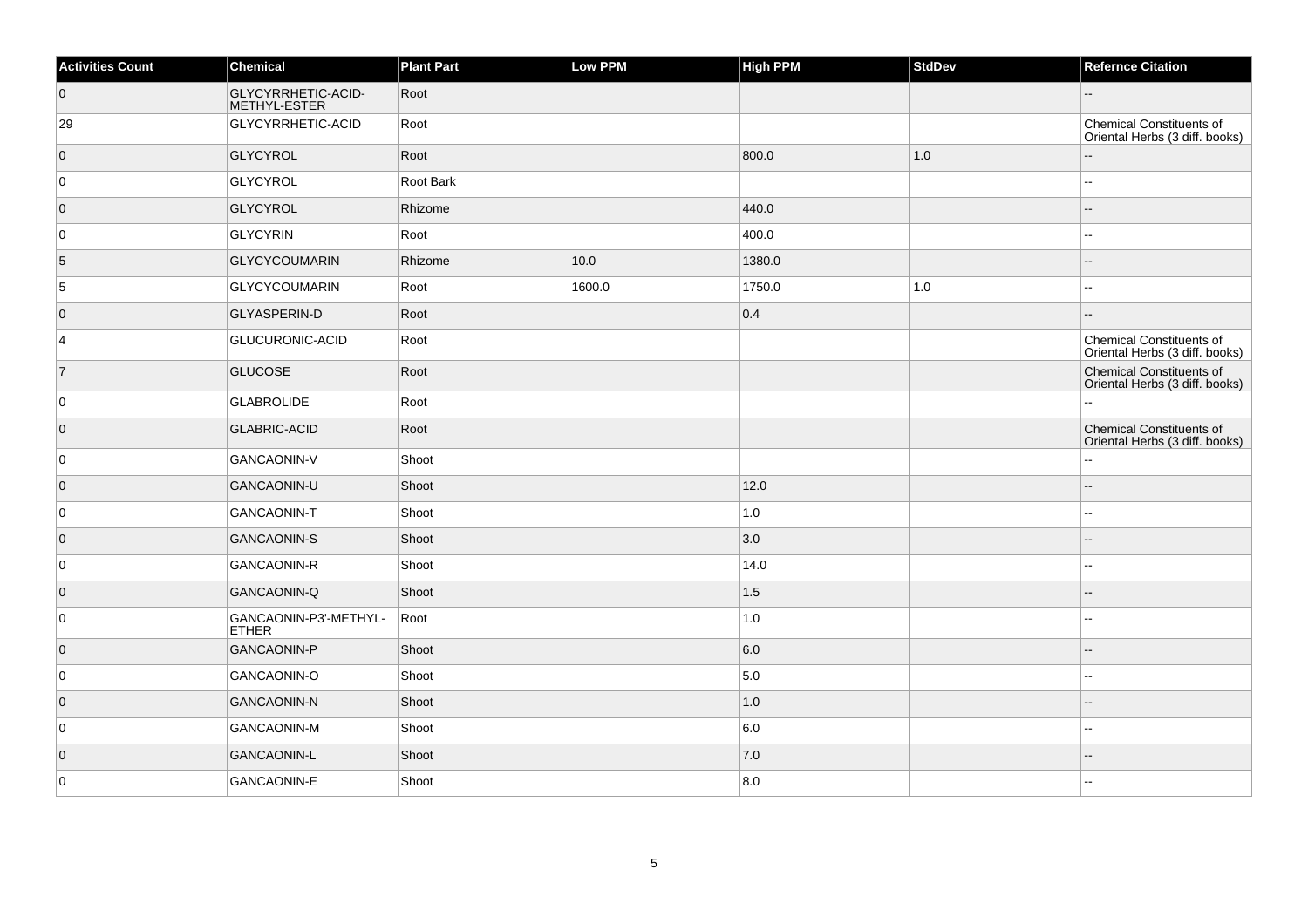| <b>Activities Count</b> | Chemical                        | <b>Plant Part</b>      | Low PPM | <b>High PPM</b> | <b>StdDev</b>        | <b>Refernce Citation</b>                                                                                                                             |
|-------------------------|---------------------------------|------------------------|---------|-----------------|----------------------|------------------------------------------------------------------------------------------------------------------------------------------------------|
| $\overline{0}$          | <b>GANCAONIN-D</b>              | Shoot                  |         | 0.3             |                      | --                                                                                                                                                   |
| 0                       | <b>GANCAONIN-C</b>              | Shoot                  |         | 3.0             |                      | Ξ.                                                                                                                                                   |
| $\overline{0}$          | <b>GANCAONIN-B</b>              | Shoot                  |         | 20.0            |                      | $-$                                                                                                                                                  |
| 0                       | GANCAONIN-A                     | Shoot                  |         | 37.0            |                      | --                                                                                                                                                   |
| 16                      | FORMONONETIN                    | <b>Sprout Seedling</b> |         | 25.0            |                      |                                                                                                                                                      |
| 16                      | <b>FORMONONETIN</b>             | Shoot                  |         | 3.0             |                      | $\overline{a}$                                                                                                                                       |
| 16                      | <b>FORMONONETIN</b>             | Root                   |         |                 |                      |                                                                                                                                                      |
| $\mathbf 0$             | EO                              | Root                   |         | 50.0            | -0.6524371988344991  | Isaev, V. 1932. Essential Oils<br>of the Flora of Tadshikistan.<br>Acta Hortii Bot Tadshikistan<br>1932: 17-.                                        |
| $\vert$ 1               | <b>ECHINATIN</b>                | Root                   |         |                 |                      |                                                                                                                                                      |
| $\vert$ 1               | <b>ECHINATIN</b>                | <b>Sprout Seedling</b> |         |                 |                      | --                                                                                                                                                   |
| $\vert$ 1               | <b>ECHINATIN</b>                | <b>Tissue Culture</b>  |         |                 |                      |                                                                                                                                                      |
| 12                      | <b>COPPER</b>                   | Root                   | 13.0    | 14.0            | 0.25236706334497194  | $\overline{\phantom{a}}$                                                                                                                             |
| $\overline{0}$          | <b>CLYCOSIN</b>                 | <b>Sprout Seedling</b> |         | 0.5             |                      | $-$                                                                                                                                                  |
| 28                      | CALCIUM                         | Root                   | 6850.0  | 23500.0         | 1.7629333825366154   | L.                                                                                                                                                   |
| 22                      | <b>BETULINIC-ACID</b>           | Root                   |         |                 |                      |                                                                                                                                                      |
| 47                      | <b>BETA-SITOSTEROL</b>          | Root                   |         |                 |                      |                                                                                                                                                      |
| 7                       | <b>ASTRAGALIN</b>               | Leaf                   |         | 16.0            | $-1.0$               |                                                                                                                                                      |
| $\mathbf 0$             | ASPARANIC-ACID                  | Root                   |         |                 |                      | Chemical Constituents of<br>Oriental Herbs (3 diff. books)                                                                                           |
| $\vert$ 2               | ARSENIC                         | Root                   |         | 0.3             | -0.19476716146558964 | Chen, H.C. and Lin, S.M.<br>1988. Determination of<br>Mineral Elements in Certain<br>Crude Drugs (Part 1),<br>Kaohsiung J. Med. Sci., 4:<br>259-272. |
| $\vert$ 1               | ARABOGLYCYRRHIZIN               | Root                   |         | 600.0           | 1.0                  | ۵۵                                                                                                                                                   |
| $\overline{0}$          | <b>APIOLIQUIRITIN</b>           | Root                   |         |                 |                      |                                                                                                                                                      |
| 0                       | <b>APIOISOLIQUIRITIN</b>        | Root                   |         |                 |                      |                                                                                                                                                      |
| $\vert$ 1               | APIOGLYCYRRHIZIN                | Root                   |         | 100.0           | $-1.0$               | --                                                                                                                                                   |
| $\pmb{0}$               | APIGENIN-6,8-DI-C-<br>GLUCOSIDE | Root                   |         |                 |                      |                                                                                                                                                      |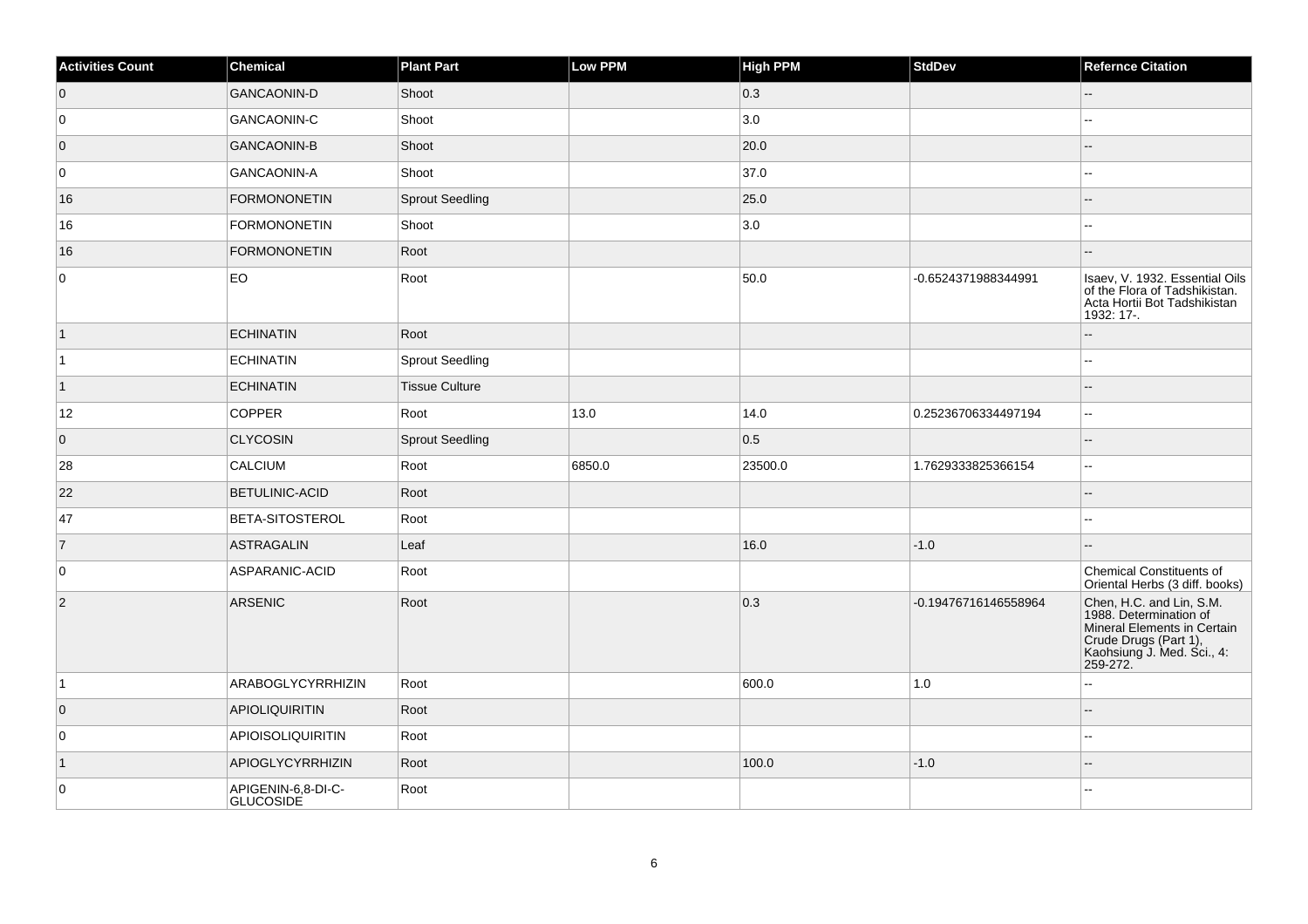| <b>Activities Count</b> | <b>Chemical</b>                                                                              | <b>Plant Part</b> | Low PPM | <b>High PPM</b> | <b>StdDev</b> | <b>Refernce Citation</b>                                          |
|-------------------------|----------------------------------------------------------------------------------------------|-------------------|---------|-----------------|---------------|-------------------------------------------------------------------|
| $\overline{0}$          | 8-C-PRENYL-ERIODICTYOL Root                                                                  |                   |         | 13.0            |               | ш,                                                                |
| $\overline{0}$          | 6"-O-ACETYL-LIQUIRITIN                                                                       | Root              |         |                 |               |                                                                   |
| $\overline{0}$          | 5-O-METHYLGLYCYROL                                                                           | Root              |         |                 |               |                                                                   |
| 0                       | 4'-O-(BETA-D-APIO-D-<br>FURANOSYL-(1,2)-BETA-D-<br>GLUCOPYRANOSYL)-<br><b>LIQUIRITIGENIN</b> | Root              |         | 120000.0        |               |                                                                   |
| $\overline{0}$          | 4',7-DIHYDROXYFLAVONE                                                                        | Root              |         | 240.0           |               |                                                                   |
| 0                       | 3-OXO-GLYCYRRHETIC-<br><b>ACID</b>                                                           | Root              |         |                 |               |                                                                   |
| $\overline{0}$          | 3-O-METHYLGLYCYROL                                                                           | Root              |         |                 |               |                                                                   |
| $\overline{0}$          | 3-BETA-<br><b>FORMYLGLABROLIDE</b>                                                           | Root              |         |                 |               |                                                                   |
| $\overline{0}$          | 3-BETA-24-DIHYDROXY-<br>OLEAN-11,13(18)-DIEN-30-<br>OIC-ACID-METHYL-ESTER                    | Root              |         |                 |               |                                                                   |
| $\overline{0}$          | 3-ACETYL-<br>GLYCYRRHETIC-ACID                                                               | Root              |         |                 |               |                                                                   |
| $\overline{0}$          | $28 -$<br>HYDROXYGLYCYRRHETIC-<br><b>ACID</b>                                                | Root              |         |                 |               | <b>Chemical Constituents of</b><br>Oriental Herbs (3 diff. books) |
| 0                       | $24 -$<br>HYDROXYGLYCYRRHETIC-<br>ACID-METHYL-ESTER                                          | Root              |         |                 |               |                                                                   |
| $\overline{0}$          | 24-HYDROXYGLABROLIDE                                                                         | Root              |         |                 |               |                                                                   |
| 0                       | 22-BETA-ACETYL-<br><b>GLABRIC-ACID</b>                                                       | Root              |         |                 |               | $\overline{a}$                                                    |
| $\overline{0}$          | 2-METHYL-7-<br>HYDROXYISOFLAVONE                                                             | Root              |         |                 |               | <b>Chemical Constituents of</b><br>Oriental Herbs (3 diff. books) |
| 0                       | 2,3-DIHYDRO-<br><b>ISOLIQUIRITIGENIN</b>                                                     | Root              |         |                 |               |                                                                   |
| $\overline{0}$          | $2',4',7$ -TRIHYDROXY-3'-<br>GAMMA-GAMMA-<br>DIMETHYL-ALLYL-3-<br>ARYLCOUMARIN               | Root              |         |                 |               |                                                                   |
| $\overline{0}$          | 2',4',5-TRIHYDROXY-7-<br>METHOXY-8-ALPHA-<br>ALPHA-DIMETHYL-ALLYL-3-<br>ARYLCOUMARIN         | Root              |         |                 |               | --                                                                |
| $\overline{0}$          | 18-BETA-<br>GLYCYRRHETINIC-ACID                                                              | Root              |         |                 |               |                                                                   |
| 0                       | 18-ALPHA-HYDROXY-<br>GLYCYRRHETATE                                                           | Rhizome           |         |                 |               |                                                                   |